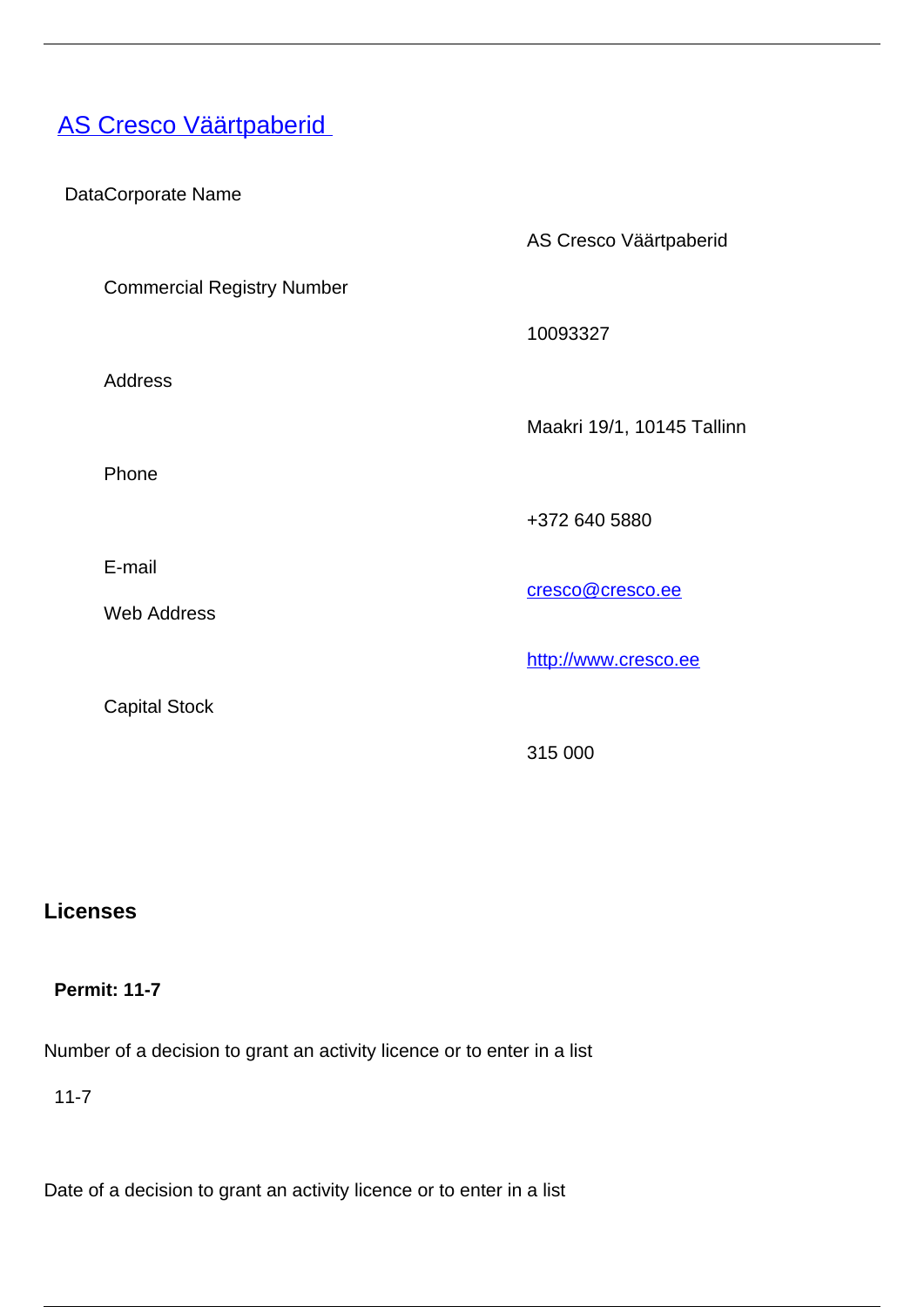03/03/2004

Service specified by license

Investeerimisühingu tegevusluba

#### INVESTMENT SERVICES AND ACTIVITIES

1) Reception and transmission of orders in relation to one or more financial instruments.

2) Execution of orders on behalf of clients.

4) Portfolio management.

5) Investment advice.

7) Placing of financial instruments without a firm commitment basis.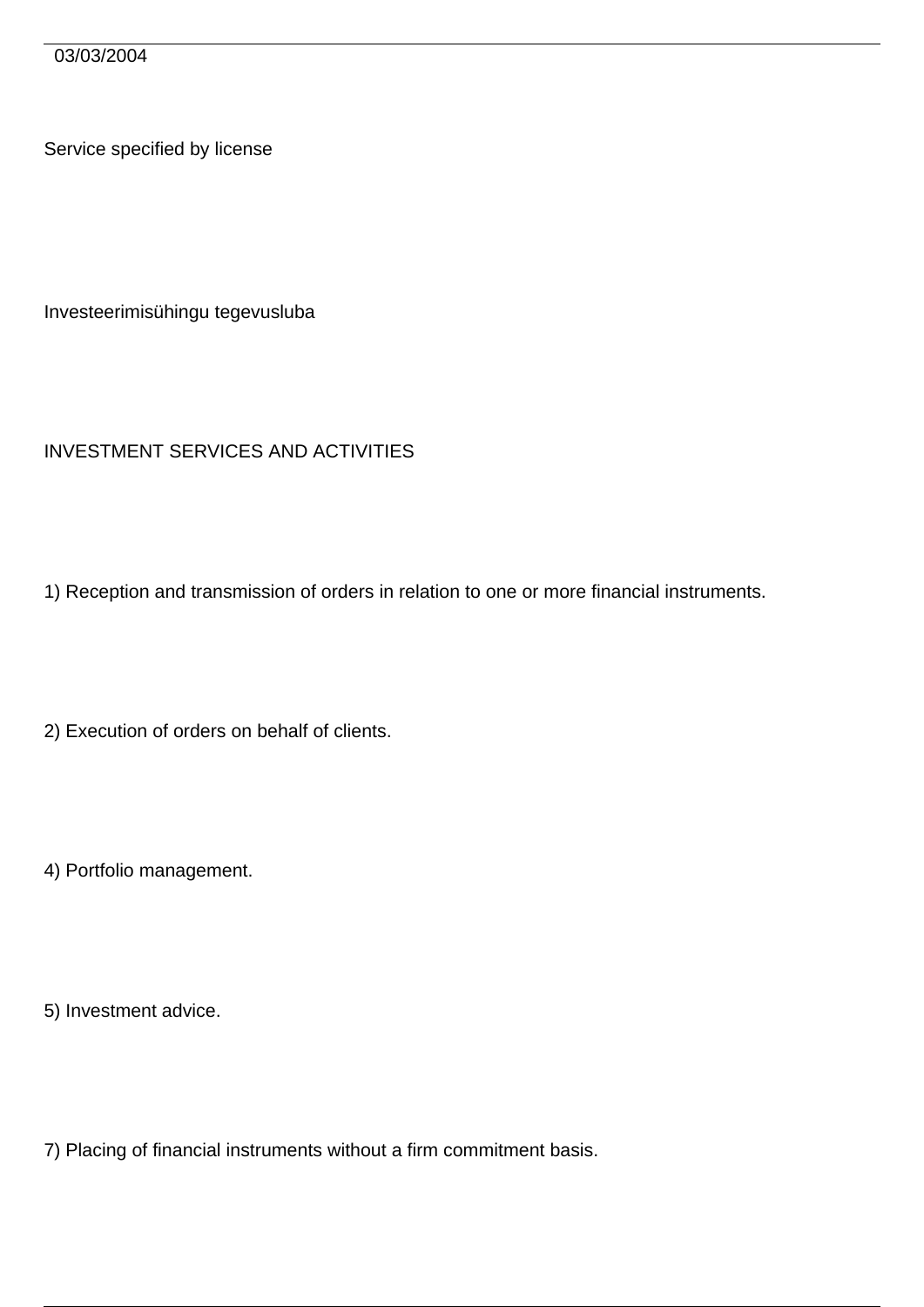#### ANCILLARY SERVICES

1) Safekeeping and administration of financial instruments for the account of clients, including custodianship and related services such as cash/collateral management..

2) Granting credits or loans to an investor to allow him to carry out a transaction in one or more financial instruments, where the firm granting the credit or loan is involved in the transaction.

3) Advice to undertakings on capital structure, industrial strategy and related matters and advice and services relating to mergers and the purchase of undertakings.

4) Foreign exchange services where these are connected to the provision of investment services.

5) Investment research and financial analysis or other forms of general recommendation relating to transactions in financial instruments.

6) Services related to underwriting.

7) Investment services and activities as well as ancillary services related to the underlying of the derivatives - where these are connected to the provision of investment or ancillary services.